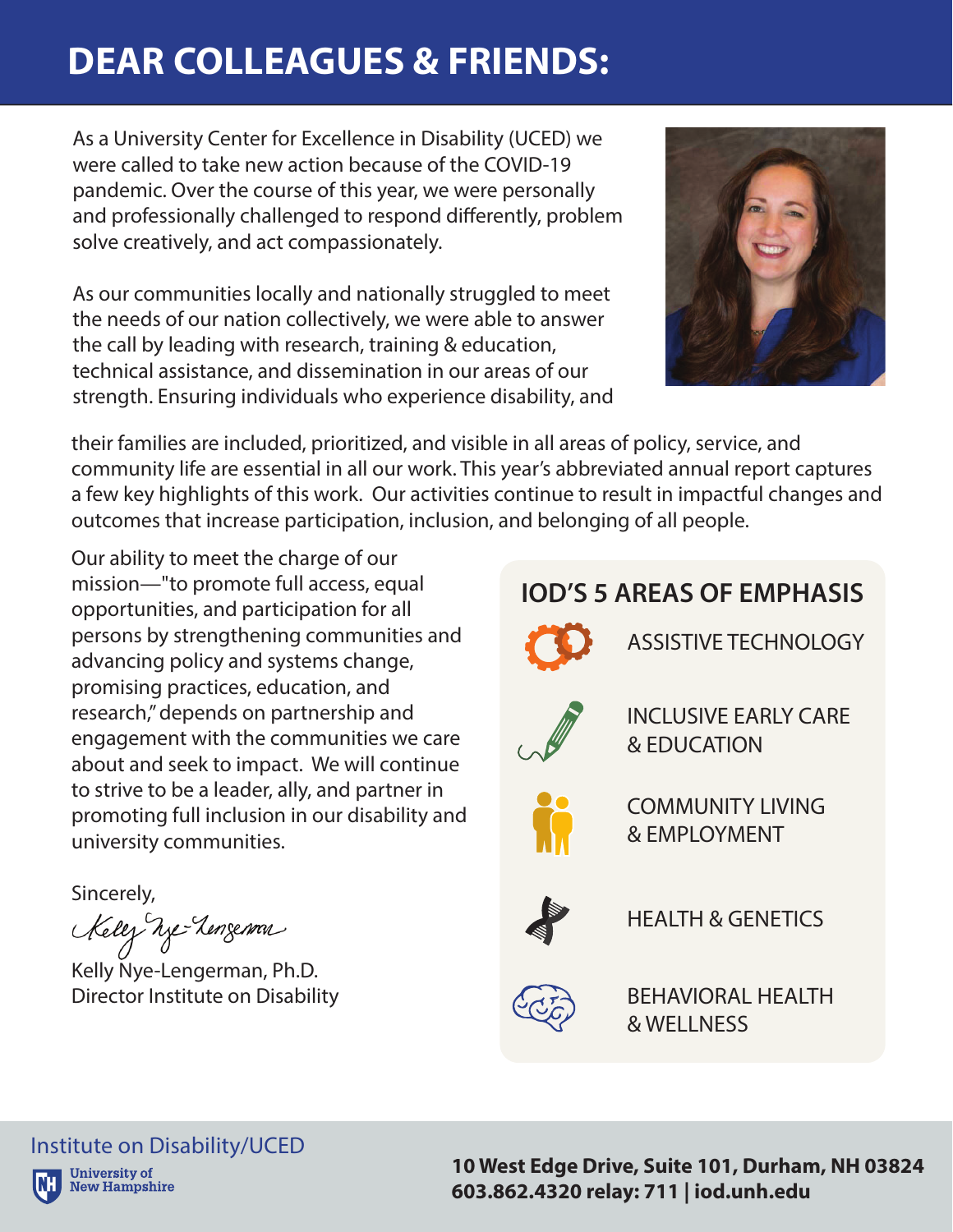**INSTITUTE ON DISABILITY/UCED** JULY 1, 2019-JUNE 30,2020

# **ANNUAL REPORT**

The IOD promotes full access, equal opportunities, and participation for all persons by strengthening communities and advancing policy and systems change, promising practices, education, and research.

#### **UNIVERSITY CENTER FOR EXCELLENCE IN DISABILITY (UCED)**

As New Hampshire's UCED, the IOD is uniquely positioned to improve the quality of life for individuals with disabilities by aligning research, service, and education with emerging community needs. IOD's services target five strategic areas: Assistive Technology; Behavioral Health & Wellness; Community Living & Employment; Inclusive Early Care & Education; and Health & Genetics.



#### **FUNDING SOURCES**



#### Institute on Disability/UCED**University of**

**New Hampshire** 

**10 West Edge Drive, Suite 101, Durham, NH 03824 contact.iod@unh.edu | 603.862.4320 | relay: 711 iod.unh.edu**